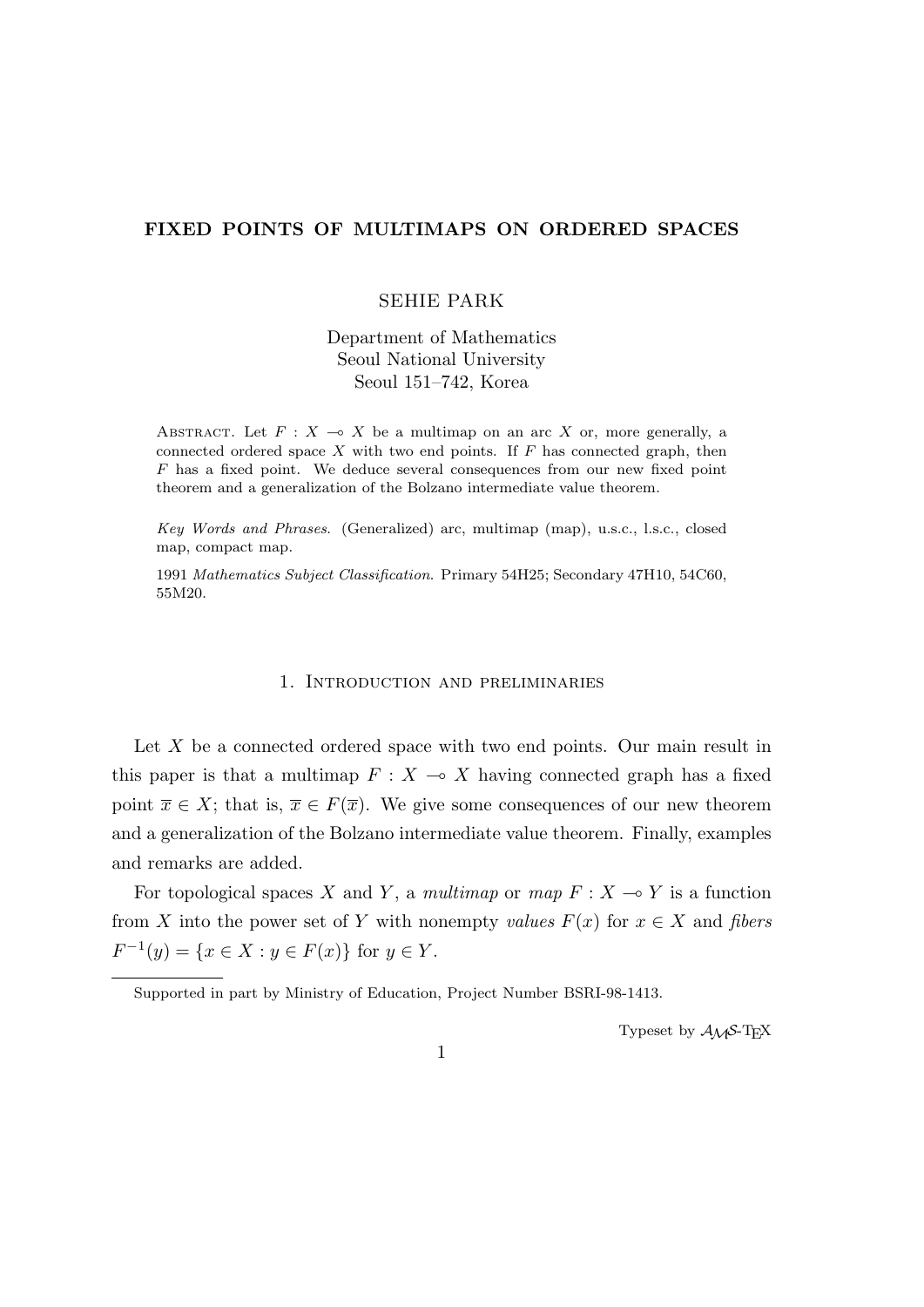A map  $F: X \to Y$  is said to be *upper semicontinuous* (u.s.c.) if for each closed set *B* ⊂ *Y*, the set  $F^{-1}(B) = \{x \in X : F(x) \cap B \neq \emptyset\}$  is closed in *X*; *lower semi continuous* (l.s.c.) if for each open set  $B \subset Y$ , the set  $F^{-1}(B)$  is open in *X*; *closed* if its graph  $\text{Gr}(F) = \{(x, y) : x \in X, y \in F(x)\}\$ is closed in  $X \times Y$ ; and *compact* if the closure  $\overline{F(X)}$  of its range  $F(X) = \bigcup \{F(x) : x \in X\}$  is compact in *Y*.

A linearly ordered set  $(X, \leq)$  is called an *ordered space* if it has the order topology whose subbase consists of all sets of the form  $\{x \in X : x < s\}$  and  ${x \in X : x > s}$  for  $s \in X$ . Note that an ordered space *X* is connected iff it is Dedekind complete (that is, every subset of *X* having an upper bound has a supremum) and whenever  $x < y$  in X, then  $x < z < y$  for some z in X. For details, see Willard [W].

### 2. Main results

The following is our main result:

**Theorem 1.** *Let X be a connected ordered space with two end points and F* :  $X \rightarrow X$  *a multimap.* If *F has connected graph, then F has a fixed point*  $\overline{x} \in X$ ; *that is,*  $\overline{x} \in F(\overline{x})$ *.* 

*Proof.* Let *a* and *b* be the end points of *X* such that *a < b*. Let

$$
A = \{(s, t) \in X \times X : s < t\} \quad \text{and} \quad B = \{(s, t) \in X \times X : s > t\}.
$$

Suppose that *F* has no fixed point. Then we have  $x \notin F(x)$  for all  $x \in X$  and hence

$$
\operatorname{Gr}(F) \subset A \cup B.
$$

Choose  $y_0 \in F(a)$  and  $y_1 \in F(b)$ . Then

$$
(a, y_0) \in A \cap \text{Gr}(F)
$$
 and  $(b, y_1) \in B \cap \text{Gr}(F)$ .

Since  $A, B$  are open and disjoint, this contradicts the connectedness of  $\text{Gr}(F)$ . This completes our proof.

The class of maps having connected graph is quite large:

2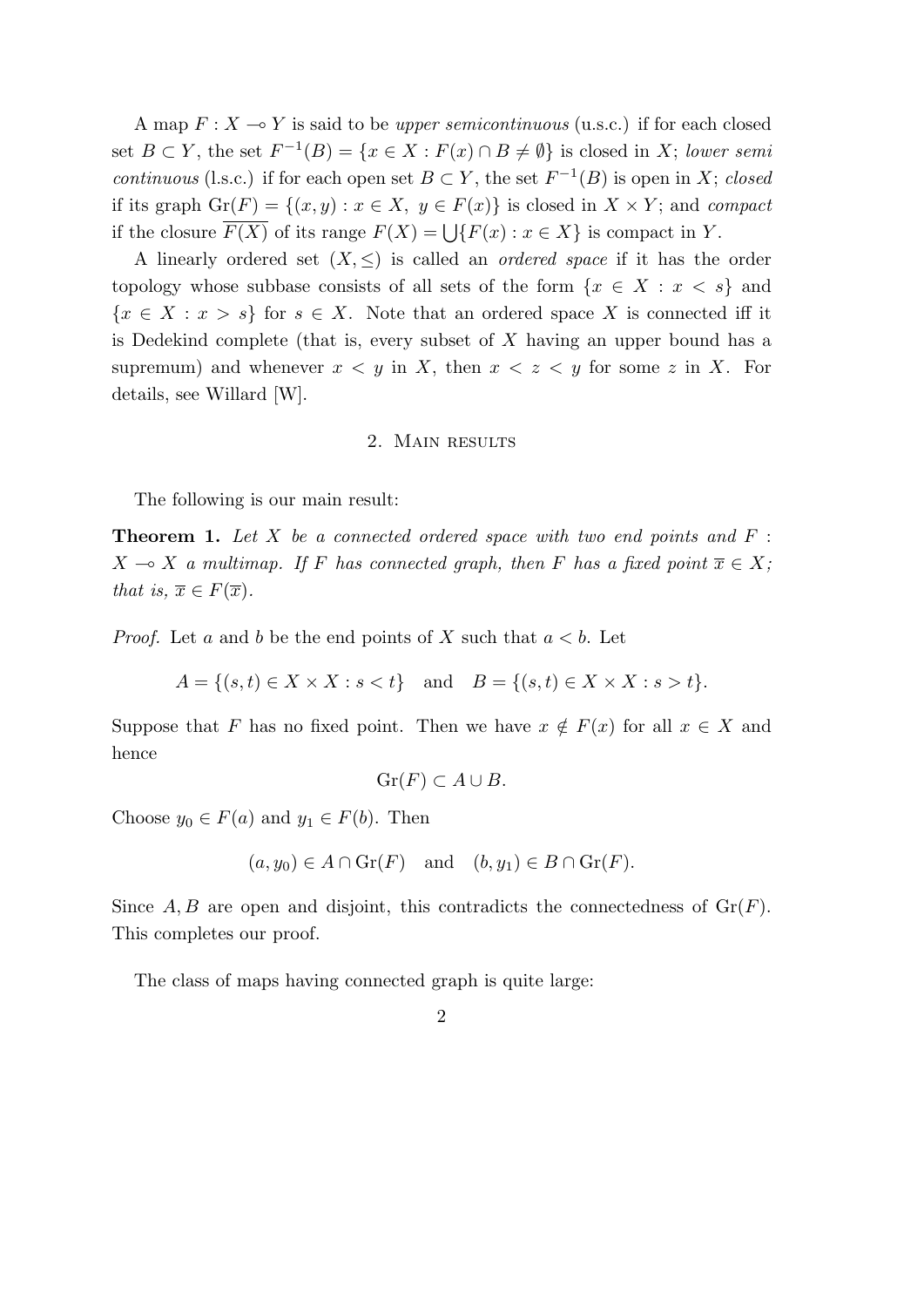**Lemma.** (Hiriart-Urruty [H, Theorem 3.2]) *Let*  $X, Y$  *be a topological spaces,*  $C \subset$ *X a* connected subset, and  $\Gamma: X \to Y$  be a multimap with connected values on C. *Either of the next assumptions ensure that the graph of*  $\Gamma|_C$  *is connected:* 

- (a) Γ *is l.s.c.*
- (b) Γ *is u.s.c. and compact-valued.*

A map  $\Gamma: X \to Y$  is called a *connectivity map* if the graph over each connected subset of X is a connected set. This concept was introduced by Nash for singlevalued case; see Girolo [G].

From Theorem 1 and Lemma we have the following:

**Corollary 2.** *Let X be a connected ordered space with two end points. Then a map*  $F: X \to X$  has a fixed point if it satisfies one of the following conditions:

- (0) *F is a connectivity map.*
- (i) *F is l.s.c. with connected values.*
- (ii) *F is u.s.c. with compact connected values.*
- (iii) *F has connected values and open fibers.*
- (iv) *F is a closed compact map with connected values.*

*Proof.* (0) Since *F* is a connectivity map and *X* is connected, *F* has connected graph. Therefore, *F* has a fixed point by Theorem 1.

(i), (ii) By Lemma, *F* is a connectivity map. Therefore, (i)  $\implies$  (0) and (ii)  $\implies$  $(0).$ 

(iii) Since  $F^{-1}(y)$  is open for each  $y \in X$ , *F* is l.s.c. Indeed, for each open set  $A \subset X$ , we have

$$
F^{-1}(A) = \{ x \in X : F(x) \cap A \neq \emptyset \} = \bigcup_{y \in A} F^{-1}(y)
$$

is open. Therefore, (iii) implies (i).

(iv) It is well-known that a closed compact map is u.s.c. with compact values. Therefore, (iv) implies (ii).

Now the Bolzano intermediate value theorem can be extended as follows:

**Theorem 3.** *Let Z be a topological space, X a connected ordered space with two end points, and*  $F: Z \to X$  *a map having connected graph. Let*  $x \in X$  *be such that* inf  $F(Z) < x < \sup F(Z)$ . Then  $x \in F(Z)$ .

*Proof.* Since  $F(Z)$  is the projection of  $Gr(F)$  to *X*,  $F(Z)$  is connected in *X*.

3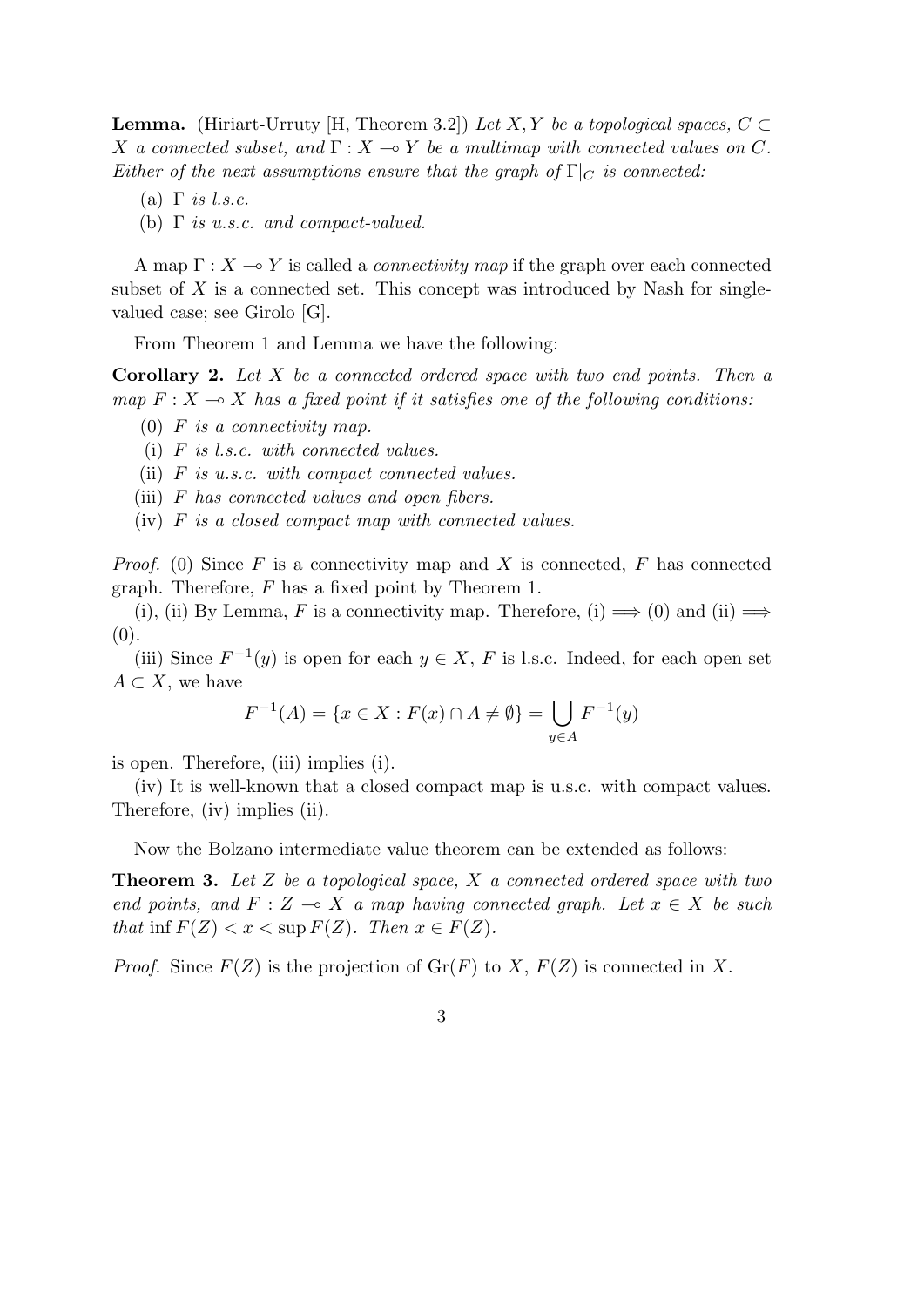#### 3. Examples and remarks

(1) We give some examples of connected ordered space *X* with two end points.

(a) [0*,* 1]-spaces; that is, connected spaces admitting a continuous bijection onto the unit interval; see [R1], [P3].

(b) A (generalized) arc; that is, a continuum which has exactly two non-cut points. For example, the extended long line  $L^*$  constructed from the ordinal space  $[0, \Omega]$  consisting of all ordinal numbers less than or equal to the first uncountable ordinal Ω, together with the order topology. Recall that *L ∗* is an arc obtained from  $[0, \Omega]$  by placing a copy of the interval  $(0, 1)$  between each ordinal  $\alpha$  and its successor  $\alpha + 1$  and we give  $L^*$  the order topology; see [SS].

(2) Ricceri [R1] first considered [0*,* 1]-spaces and, based on a new alternative principle for multimaps involving [0*,* 1]-spaces, obtained new mini-max theorems in full generality and transparence. For further consequences of the principle, see successive works [R2, R3, C, CB, P3]. For [0*,* 1]-spaces, Theorem 1 and Corollary 2 in Section 2 reduce to [P3, Theorem], which was deduced from the results in [R1].

(3) Theorems and Corollary work for any bounded closed interval  $X = [a, b]$  or for

$$
X = \{(0,0)\} \cup \{(x,y) : x \in (0,1] \text{ and } y = \sin \frac{1}{x}\} \subset \mathbb{R}^2.
$$

Even for these spaces, Theorems 1 and 3 seem to be new. In fact, comparisons of Theorem 1 for [0*,* 1]-spaces with known results were discussed in [P3].

(4) The connectedness of the graph in Theorems is essential: for example, for  $X = [0, 1]$ , let  $F = f : X \rightarrow X$  be given by

$$
f(x) = 1
$$
 if  $x \in [0, 1/2]$  and  $f(x) = 0$  if  $x \in (1/2, 1]$ .

The connectedness of *X* in Corollary 2 is essential; for the [0*,* 1]-space *X* given by

$$
X = \{-1\} \cup (0,1) \cup \{2\} \subset \mathbb{R},
$$
  
4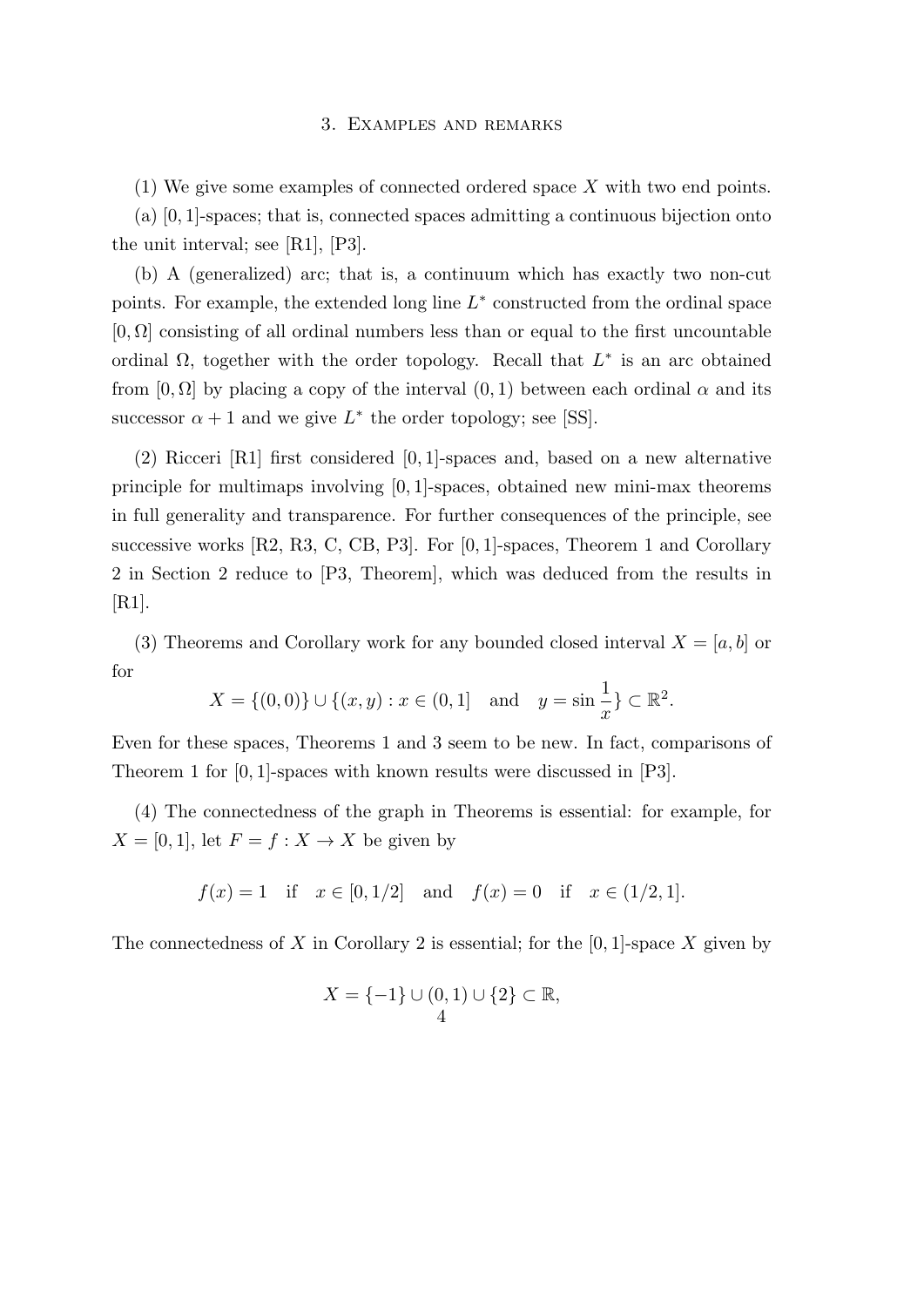we give counterexamples of  $F = f : X \to X$  violating cases (i)-(iv) as follows:

(i), (ii), (iv) 
$$
f(-1) = 2
$$
,  $f(2) = -1$  and  $f(x) = \sqrt{x}$  for  $x \in (0, 1)$ .

(iii)  $f(-1) = 2$ ,  $f(2) = -1$ , and  $f(x) = -1$  for  $x \in (0,1)$ .

(5) Corollary 2 (0) tells us that every connectivity map defined on a connected space *X* has connected graph, but not conversely. For example, consider the map *F* :  $[-1, 1]$  →  $[-1, 1]$  given by

$$
F(x) = \{ y \in [-1, 1] : y^2 = (x + 1)/2 \} \text{ for } x \in [-1, 1].
$$

There are some fixed point theorems for connectivity maps; see [G]. It would be interesting to know whether these theorems can be extended to maps having connected graphs.

(6) Recently, the author [P1,2,4] has studied the fixed point theory of the better admissible class  $\mathfrak{B}$  of multimaps in topological vector spaces. Now we give an example of a subclass of  $\mathfrak{B}$  as follows:

Let *X* be a nonempty convex subset of a t.v.s. *E* and *Y* a topological space. A *polytope P* in *X* is the convex hull of a nonempty finite subset of *X*. We define the *"better" admissible class*  $\mathfrak{B}$  of multimaps defined on *X* as follows:

 $F \in \mathfrak{B}(X,Y) \iff F : X \to Y$  is a map such that for any polytope *P* in X and any continuous map  $f : F(P) \to P$ , the composition  $f \circ (F|_P) : P \to P$  has a fixed point.

Let  $X = Y = [a, b] \subset \mathbf{R}$  and  $F : X \to X$  a multimap. If F is a connectivity *map, then*  $F \in \mathfrak{B}(X,X)$ . In fact, any polytope P of X is a subinterval of X. For any continuous map  $f: F(P) \to P$ ,  $f \circ (F|_P): P \to P$  has connected graph and hence, has a fixed point by Theorem 1.

$$
\overline{5}
$$